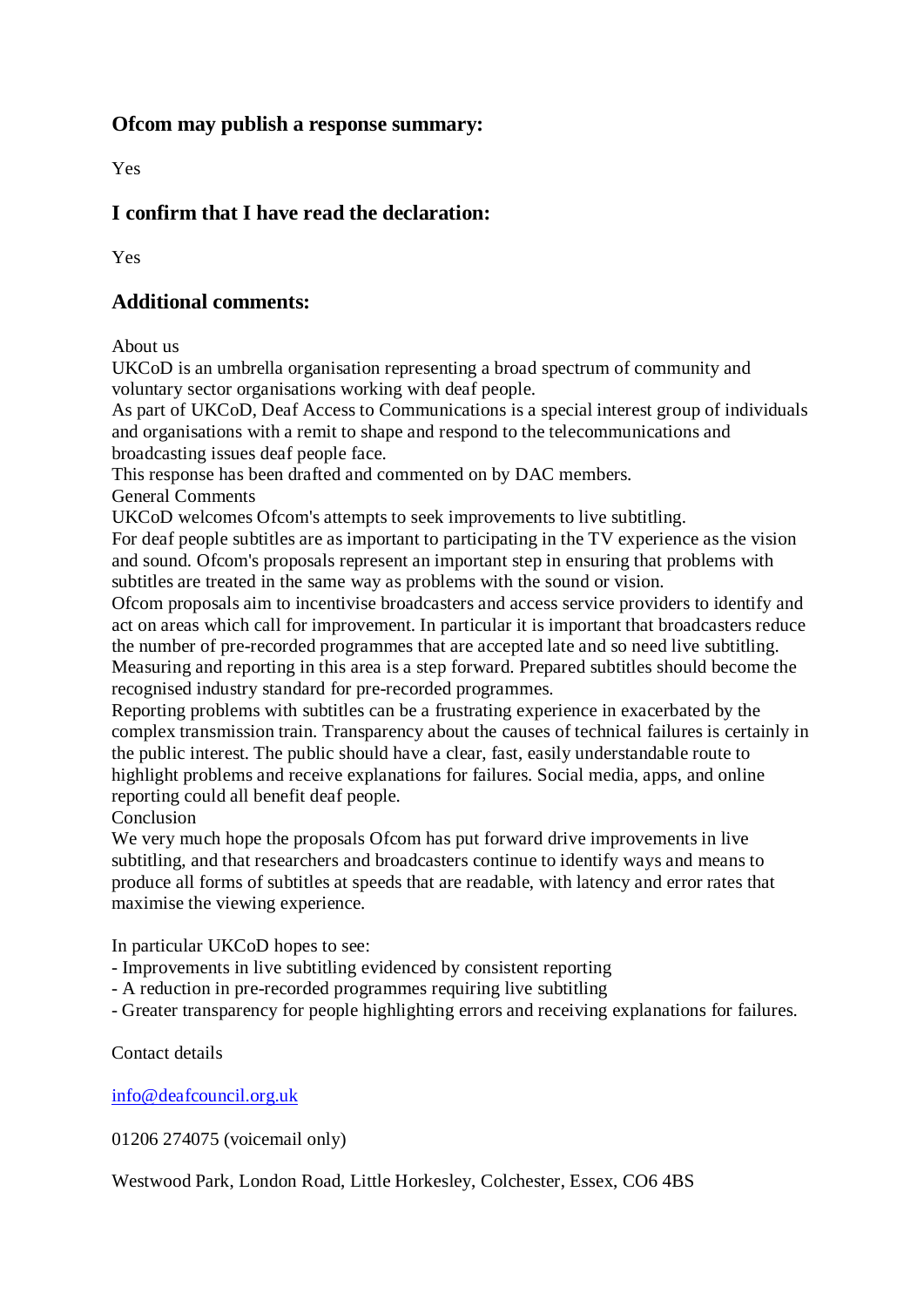Registered Charity Number 1038448 Company Registered Number 2922584

### **Question 1: Do consultees agree with the proposal to require broadcasters to measure and report every six months on the average speed of live subtitling in a variety of programmes, based on a sample of segments selected by Ofcom? :**

UKCoD agrees with the proposal. As Ofcom highlighted, research has shown that comprehension decreases when speeds of subtitling increase above 180wpm. The method used to measure speed should be transparent and used consistently by different broadcasters so that all those using the data can understand what has been measured and how to enable comparisons to be made.

Ofcom makes reference to the complex transmission chain involved in broadcasting and that chain starts with the presenter / actor who originally speaks the words that need to be subtitled. Their speed of delivery has an impact and while it outside the scope of this consultation some guidance may be useful in this area.

UKCoD assumes that the reporting will be publicly available.

### **Question 2: Do consultees consider that broadcasters should be asked to report separately on different types of live programming? If so, do they agree with the suggestions in paragraph 6.19, or would they suggest different categorisations, and if so, why?:**

UKCoD believes it is important that reporting should address different types of live programming. The suggestions in paragraph 6.19 make sense, with news and current affairs being particularly important. Further suggestions have been made by our members, including weather and sports programmes. Monitoring of live programmes should also include the voiceovers between programmes. It should be noted that many chat shows are pre-recorded and so would not be appropriate for reporting on live subtitling as UKCoD would prefer to see pre-recorded programmes broadcast with pre-recorded subtitles.

### **Question 3: Do consultees consider that the guidance on subtitling speeds should be reviewed? Do consultees agree that, for the time being, it would not be appropriate to set a maximum target for the speed of live subtitling? If not, please explain why.:**

UKCoD agrees a maximum target is not appropriate at this stage but we would want assurances that excessively high speeds do not become the norm and that where they do occur action is taken to reduce the speed to a more comprehensible level.

It is important that the Code on Television Access Services reflects the latest knowledge about subtitling speeds. Certainly the phrase 'not normally exceeding' could be strengthened to encourage improvements and positive action in this area.

### **Question 4: Do consultees agree that it would not be appropriate at this stage to set a maximum target for latency? If not, please explain why.:**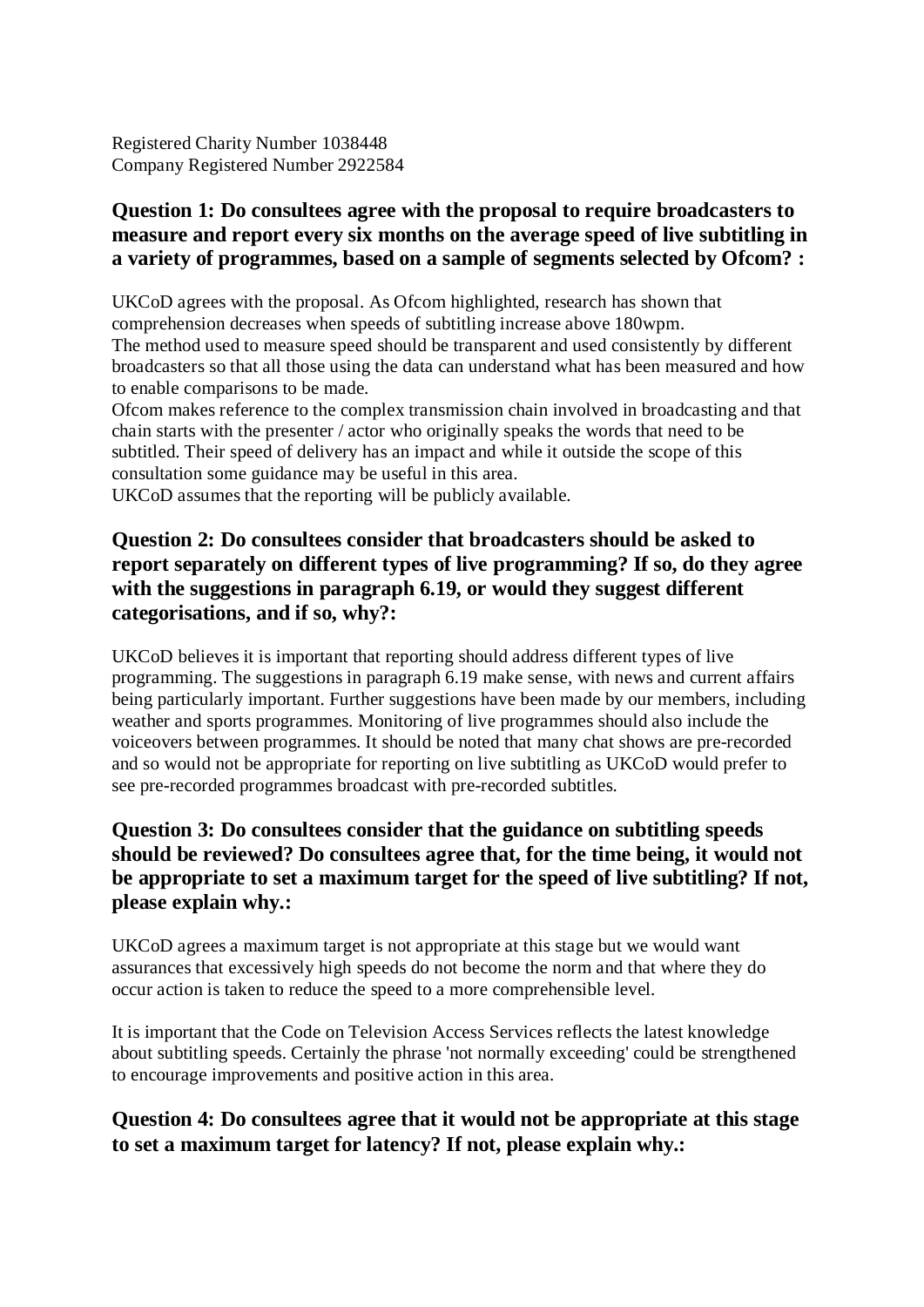UKCoD notes Action on Hearing Loss's report that identified latency as the biggest cause of problems for people using subtitles.

Reporting on both average latency and the range is vital so Ofcom's proposals are welcomed.

It is also clear from Ofcom's consultation and from others that we need to find out more about what is possible in terms of limiting latency, and at what point latency starts to have a negative impact on comprehension.

It is important broadcasters follow the current guidelines, and while UKCoD does not believe a maximum target by itself will drive improvement, it is important that action follows where it is identified latency exceeds the current guidelines.

### **Question 5: Do consultees agree with the proposal to require broadcasters to measure and report every six months on error rates, on the basis of excerpts selected by Ofcom from a range of programmes?:**

UKCoD agrees with the proposal. Clarity is needed about what would happen to follow up reporting on error rates and in particular the action that is possible if error rates remain consistently high, or if action identified by broadcasters is not followed up.

It is important the error reporting takes account of the research evidence, distinguishes between the total number of errors and the categories within that and particularly the standard and serious errors.

## **Question 6: Do consultees have any views on the advantages and disadvantages of scrolling versus block subtitles for live-subtitled programmes? Taking account of both the advantages and disadvantages, which approach would consultees prefer, and why?:**

The research quoted by Ofcom does suggest block subtitles are preferred but in some cases, particularly live subtitling, scrolling subtitles are necessary.

Ofcom and others should continue to find out more about the respective advantages and disadvantages of scrolling and block subtitling and whether improvements in subtitling over time mitigate against any of the disadvantages.

### **Question 7: What are the factors that might facilitate or hinder the insertion of a delay in live transmissions sufficient to improve the quality of subtitling? Ofcom would particularly welcome the views of broadcasters on this question.:**

UKCoD looks forward to the broadcasters views on the factors involved with the idea of a delay in live transmission. As discussed in Ofcom's consultation and in Action on Hearing Loss's report, latency is a key issue.

We note there are already small discrepancies around when a viewer receives a live transmission (for example between digital TV and live internet broadcast).